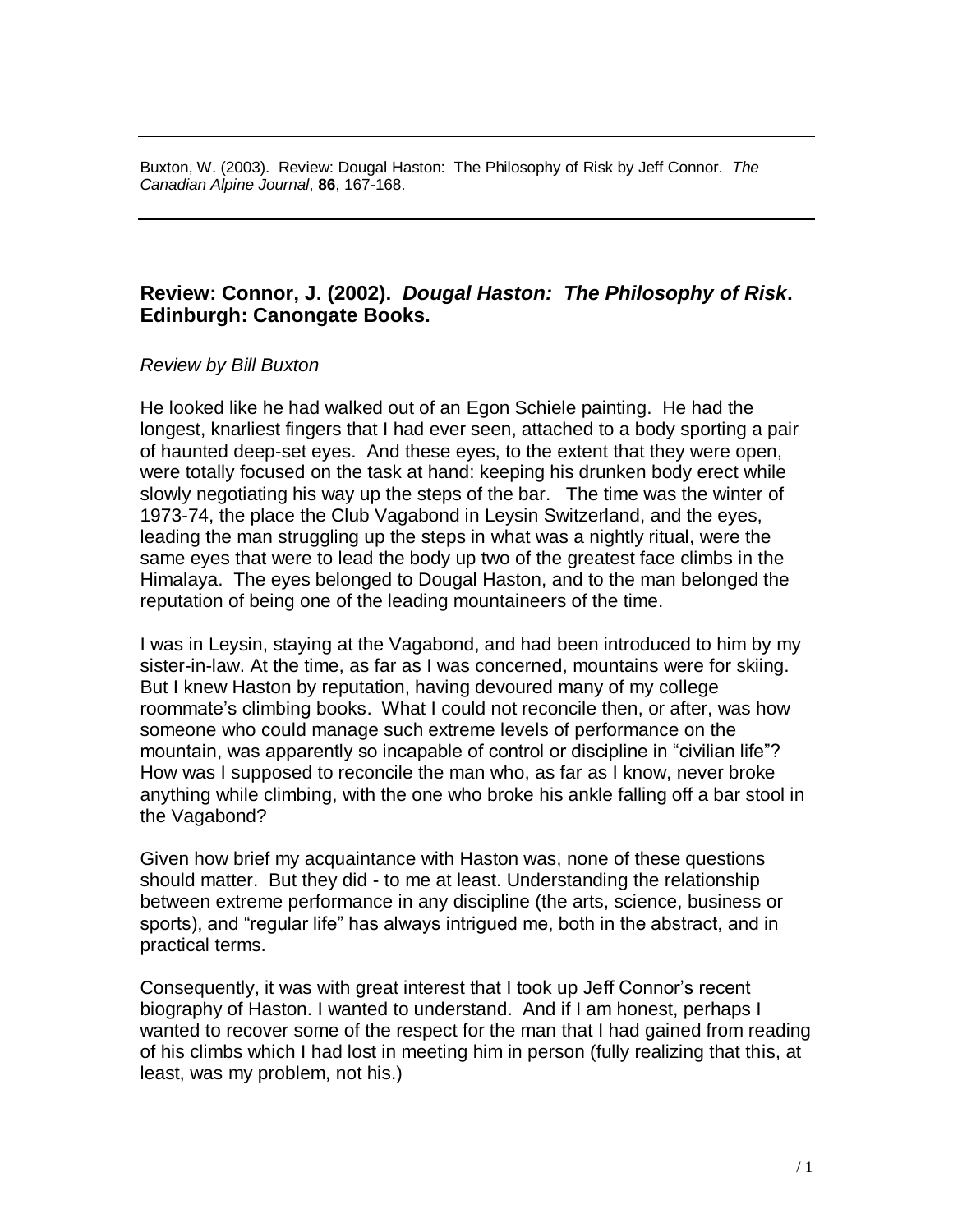To recap, Dougal Haston was one of the best-known climbers of the late '60s and early '70s. He established his early reputation as a rock climber in Scotland, primarily at Glencoe, where he was one of the regulars. However, his first international renown came as a result of his role in the first ascent of the "Eiger direct" in the winter of 1966, (Gillman & Haston, 1966). Haston's Himalayan experience included a successful expedition to the Changabang in 1974 (Bonington, *et al*., 1976). However, this expedition was framed on either side by two expeditions that redefined Himalayan climbing. These were two great pioneering Himalayan face climbs: the 1970 first ascent of the south face of Annapurna, (Bonington, 1971), and the Sept. 1975 first ascent of the southwest face of Everest (Bonington, 1976). (This successful 1975 attempt on Everest's South Face was Haston's third attempt on the route.)

The Annapurna and Everest climbs were both led by Chris Bonington. I would argue that they had as much impact on establishing new standards and style in Himalayan climbing as, for example, Messner and Habeler's 1978 oxygenless ascent of Everest (Habeler, 1979).

On both Annapurna and Everest, Haston was part of the first summit team: with Don Whillans on Annapurna, and Doug Scott on Everest. And, besides being the first to scale Everest's southwest face, Scott and Haston established another record of sorts: the highest bivouac in history. Having reached the summit late in the day, on the way down, they were forced to spend the night in the open on the South Summit, at 28,500 feet (8,760 metres). These are climbers worthy of being spoken about in the same sentence as Buhl, and his 1953 bivouac on his solo descent of Nanga Parbat. This is mountaineering of the first order.

Haston and Scott were to team up again in 1976, and do the first ascent of the southwest face of Mount McKinley (Scott, 1992). This time, the ascent was pure alpine style, a style that was far closer to Haston and Scott's taste than the siege tactics that dominated most of their earlier expedition climbing.

Given the extreme nature of his climbing history, it is ironic, then, that Haston died not while climbing, but in 1977, at age 36, when caught in an avalanche while skiing a not overly extreme slope above his home in Leysin, where he was director of the International School of Mountaineering.

That is the simple story. But a simple story rarely sheds much light on a complex man. Nor, unfortunately does Connor's book.

What it does do is bring together, for the first time, a well-written overview of Haston's life. I have read most of what Haston has written, as well as most of that written by others who climbed with him. Nevertheless, I found a large amount of new material. Connor did his homework, which included wellconducted interviews with key people who knew and climbed with Haston, not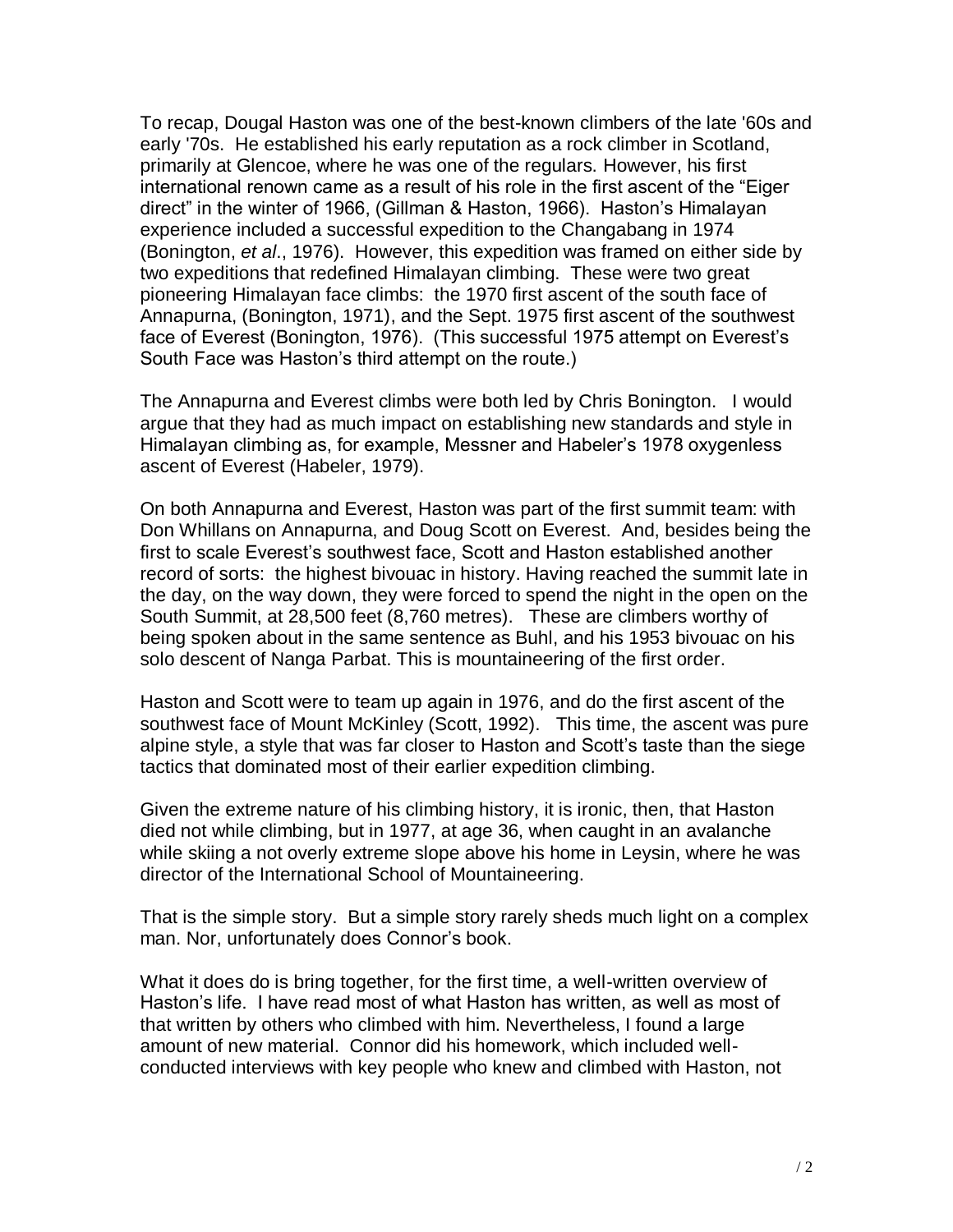the least of whom was that great Canadian mountaineer, Chic Scott (who, early in his career, taught at Haston's mountaineering school).

But what really left me feeling dissatisfied, despite all of his research, was Connor's seeming inability to know or understand his subject. The book sheds a lot of factual light on the details and chronology of events in Haston's life. But, I finished the book informed, not enlightened.

As Chic Scott recently said to me, "What I really wanted to know however, was why Dougal was so bitter and withdrawn, why he was so anti-social considering that his mother, father and brother seemed quite nice people. Where did this nastiness come from?" On this topic, you will get few answers, much less insights from Conner's book.

To be fair, having leveled this criticism, Haston was an enigma even to those who were close to him. Chris Bonington, through his numerous climbs with Haston, had as good of a chance to know him as anyone, yet he wrote, "I have never come to know Dougal closely – I doubt if anyone ever could, he has so strong a reserve …" (Bonington, 1976, p. 33). But in this, Bonington was being somewhat disingenuous, as is shown repeatedly in other things that he wrote.

But how hard did Connor try? To me, at least, he did not ask what seemed like obvious questions, much less answer them. For example, he tells us that as a youth, Haston changed his name. It turns out that he was born Duncan, not Dougal. This may be a nickname that stuck, or it may have been something deeper. The point is, having pointed this out, I would assume that a biographer interested in knowing the subject might think it worthy of more than a reported fact.

The book's bibliography makes it clear that Connor read Haston's rather extensive body of writing. But again, what he wrote about it has more to do with facts than understanding. Connor points out how little Haston mentions his wife Annie in his 1973 autobiography, *In High Places,* but draws little of substance from it. At the same time, he seems to miss other revealing aspects of Haston's writing, such as its tendency at times to approach sheer poetry. Examples would include, "A View from Camp VI", the preface to *In High Places*, or the following:

*"The winter dawn comes slowly. A weak sun drags a centuries-weary head from the joys of the south into the white northern hemisphere. The valleys lurk; caves full of sleepy people reluctant to part with the stale artificial warmth of humanly created heat. The mountains, however, in this season seem to regain their primitive virginal pride. No more do the howling, littering summer masses tramp their more accessible flanks. There are still the skiers but they only scratch the lower limbs*. Haston (1973), p. 84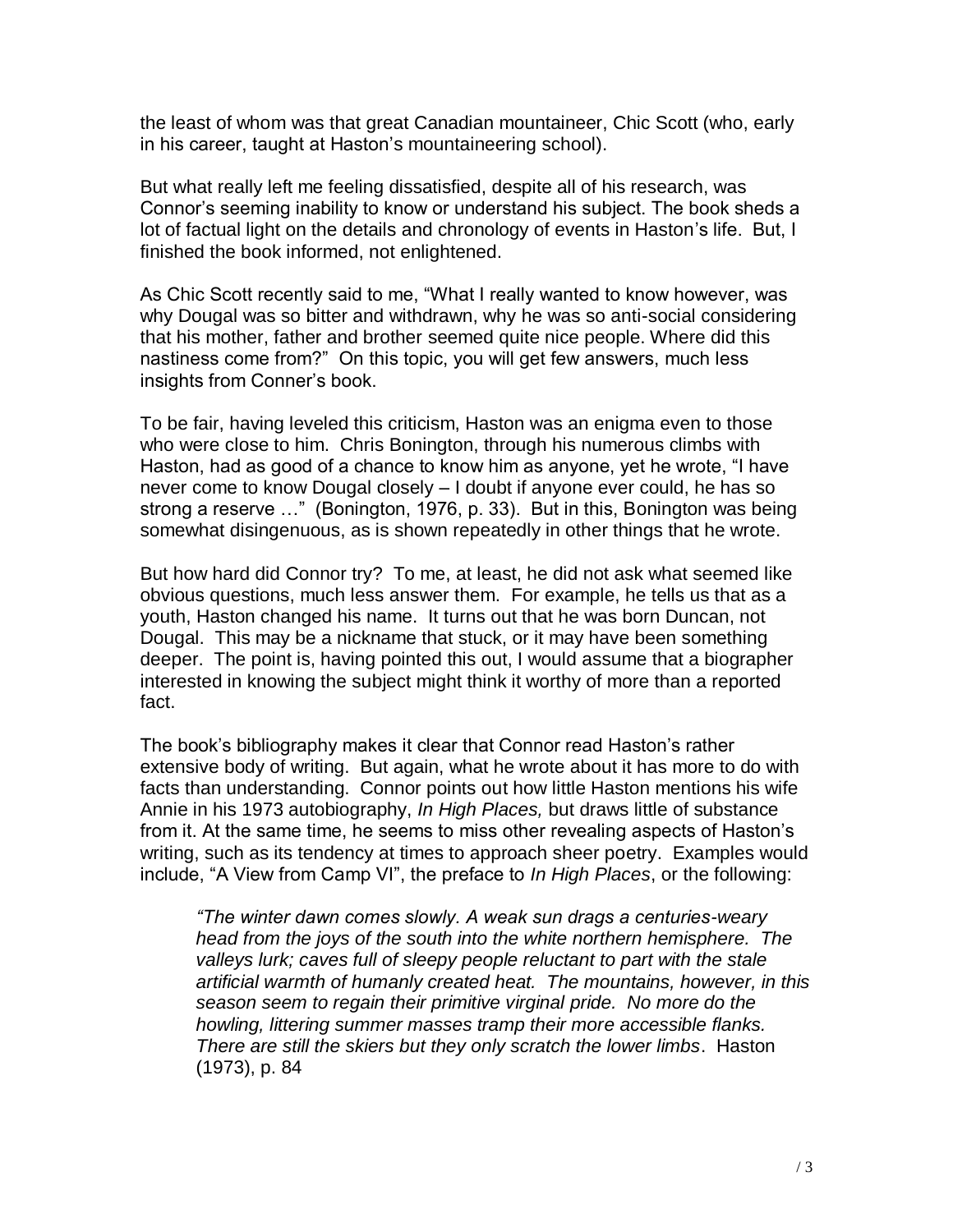And then there are the musings from Haston, the philosopher, such as the following description of a winter bivouac on the Matterhorn Nordwand:

*It had been a night ripe for bitter dreams, but it is better to have bad dreams than good on a bivouac: waking up to harsh reality is less disappointing.* Haston (1973), p. 85.

But perhaps the part of Haston that is most missing from Connor's biography is his sense of humour. Now I am not suggesting (and I suspect that nobody else would either) that Haston had a future as a stand-up comic. On the other hand, there are few writers in the mountaineering literature who have caused me to crack up out loud. Perhaps I just like sardonic, understated humour, but how can you ignore someone who would write something like this:

*Mostowski must have been very anxious to get down as he slipped and fell 500 metres, almost to the foot of the face, ending up in a snowdrift with only a twisted knee! This was certainly the fastest descent of this section to date*. Haston (1974), p. 9.

Or when during an attempt at a new winter route on the Grandes Jorasses, he describes an accident where he caught himself just before he would have plunged 1,500 feet as, "Too long for a normal jump!" (Haston, 1974, p. 98).

While this aspect of Haston is neglected by Connor, it was certainly noted by those who were close to him, such as during the Annapurna climb:

*It was very noticeable how quickly everyone's use of the wireless improved, and by the end of the expedition it was a really swinging wireless net. Even the taciturn Dougal lent a certain dry humour to the evening's wireless conversation.* Bonington (1971) p. 101

In short Connor seems to have read the literature for facts rather than understanding. I wanted an intelligent exploration of the contrast between Haston, the prolific and eloquent writer, and Haston the man of few spoken words. Likewise, I wanted more than a superficial discussion of the contrast between the extremely sensitive man exposed in Haston's writing, with he who in day-to-day life, more often than not was insensitive to others feelings, ambitions and/or property. And perhaps most dissatisfying, Connor never comes to terms with Haston the man who seemed willing and able to face anything on a mountain, but when confronted with killing someone while driving under the influence, chose to run, rather than face the consequences.

But am I expecting too much of a biographer? Life is just not that simple, and expecting to understand Haston after the fact may be as naive as most of us expecting to duplicate Haston's climbs. Perhaps. But again, some of the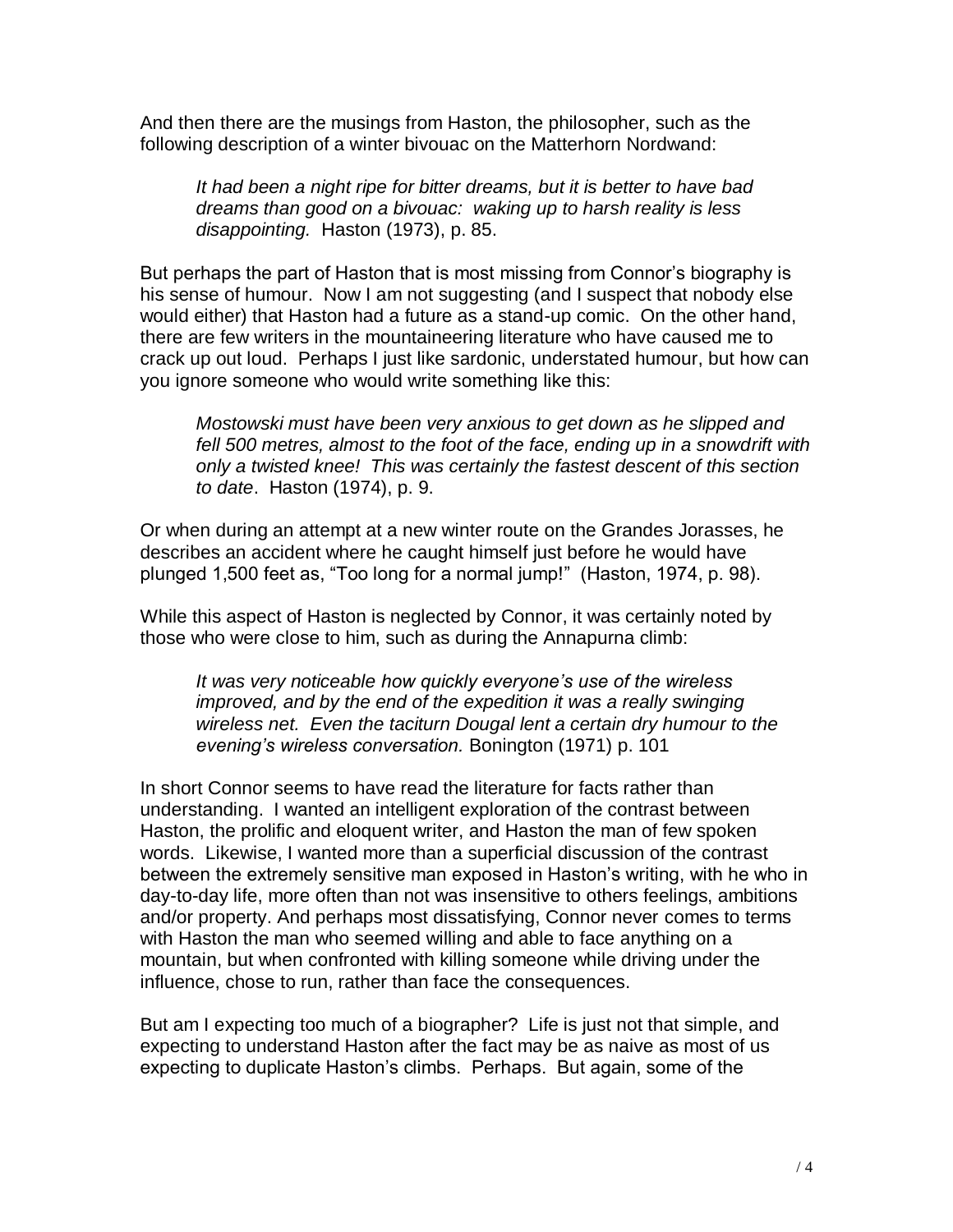answers (or at least keys) can be found in Haston's writing, as I hope some of the examples above show. Connor just does not adequately explore them.

As for shedding light on the "big question" that drew me into all of this in the first place - the contrast between Haston the mountaineer and Haston the civilian - Haston himself comes closest to the point, in *In High Places*:

*Life on a mountain is basically unemotional, you are too used to seeing the other person in strict control. That is perhaps why, in the emotional free-for-all of normal living, you act as, or in fact are, different persons*. Haston (1973), p. 80.

For those interested in Haston, this book is worth reading, as it introduces new information on the subject. But even this information is not always reliable. There are factual errors such as saying that Boardman and Tasker disappeared on Mount Everest in 1978, when it was 1982. And better editing would have removed needless repetitions, such as saying that Chic guided a client up the Brenva Face of Mont Blanc in two different passages. Due to its shortcomings Connor's book is just not adequate on its own.

While not a criticism, it is also worth noting that Connor has written a biography of the man, and not a detailed description of his collective climbs. There is not even a chronological listing of Haston's climbs. For the mountaineering history, interested readers must go to the actual expedition accounts. The good news is that excellent books on the major climbs are available, most notably those listed in the bibliography of this review.

As to the book itself, I have to mention what may seem to many to be minor quibbles. How can anyone publish a book in this day and age of computers without an index? It is just downright frustrating for anyone who wants to read a book twice, or use it as a reference. I was also struck by the low number of photographs, illustrations and maps included in the book. Again, for these the interested reader should see the individual expedition accounts, and especially, Doug Scott's, *Himalayan Climber*. All of this compromises the book's value for what seems to be minimal cost to the author or the publisher.

After all these years, reading all of these books, and what I have written above, the inevitable questions arise: "Why should anyone care?" and "Why is any of this relevant today?" All that I can offer is that Haston had the ability to strongly affect those who came in contact with him, to instill strong sense of awe, matched only by a sense of frustration due to his not being what they wanted him to be. As I acknowledged above, this is our problem, not his. But we are of today, and hence the relevance persists, and perhaps most significantly, the underlying questions are not unique to Haston.